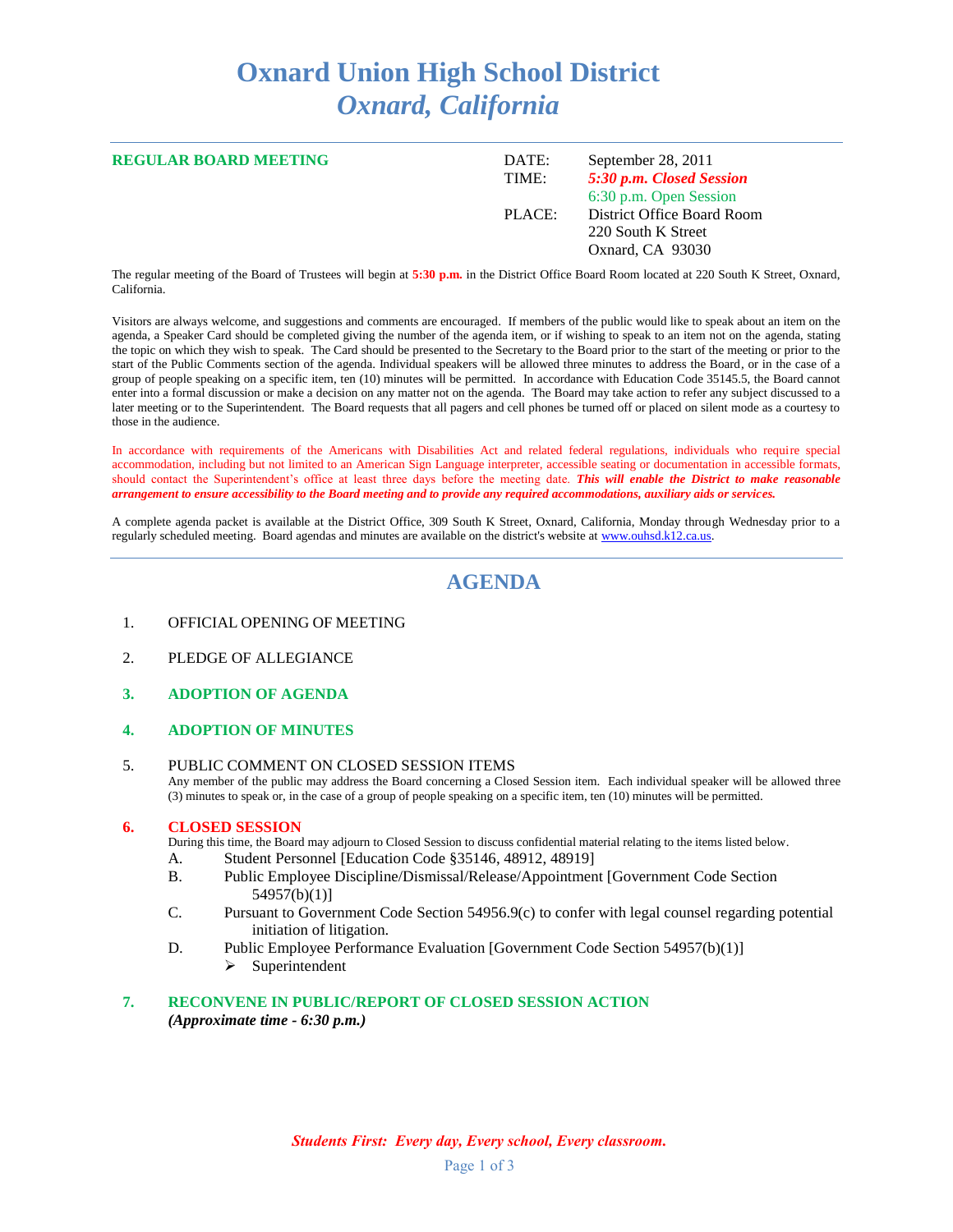Board Meeting Agenda September 28, 2011

### **8.** AUDIENCE TO ADDRESS BOARD OF TRUSTEES:

Those persons wishing to address the Board may do so at this time by completing a Speaker Card, located on the back table, and presenting it to the recording secretary. Please address your comments to the Board President. The Card should be completed giving the number of the agenda item, or if wishing to speak to an item not on the agenda, stating the topic on which they wish to speak. Individual presentations are limited to three (3) minutes each, or in the case of a group of people speaking on a specific item, ten (10) minutes will be permitted. Please refer to the complete text of Oxnard Union High School District Board Policy 910: *Procedures for Communicating with the Board of Trustees*.

### **9. SUPERINTENDENT'S REPORTS**

- A. Regular Report: *Student Representative to the Board of Trustees, 2011-12 School Year*
- B. Board Introduction: *District New Hires Administrative Staff* C. Board Recognition:: *Adolfo Camarillo High School Star Cup i*
- Board Recognition:: *Adolfo Camarillo High School Star Cup Award*
- D. Board Recognition: *Hueneme High School Fitness Center Award*
- E. Board Report: *California Interscholastic Federation*
- F. Board Update:
	- *Educational Foundation and Business Partnership*
	- *District Goals and Core Values*
	- *Superintendent's Update for District/Sites*

#### **10. CONSENT CALENDAR**

- A. Consideration of Approval of Non-Public School Placement for Student Case Numbers 12 through 16, 11-12, According to the Recommendation of the Student's IEP Team and the Director of Special Education
- B. Consideration of Approval of Stipulated Student Expulsion by Voluntary Agreement of the School Principal, the Student, and the Students' Parent/Guardian, as per Board Policy 5144, Section 22
- C. Consideration of Approval of Student Readmission from Expulsion, as per Board Policy 5144, Section 16 N
- D. Consideration of Denial of Student Readmission from Expulsion, as per Board Policy 5144, Section 16 N
- E. Consideration of Waiver of CAHSEE Requirement for the Oxnard Union High School District Students with Disabilities
- F. Consideration of Approval of Certificated and Classified Personnel
- G. Consideration of Approval of Designation of Ventura County Schools Self-Funding Authority (VCSSFA) Representative and Alternate Representative
- H. Consideration of Approval of Agreement between Oxnard Union High School District/Oxnard High School and Six Flags Magic Mountain for Grad Night 2012
- I. Consideration of Approval of the Proposal from RBF Consulting for the Survey and Mapping Services for the Aquatics Complex Project at Adolfo Camarillo High School
- J. Consideration of Approval of the Proposal from RBF Consulting for the Survey and Mapping Services for the Aquatics Complex Project at Hueneme High School
- K. Consideration of Approval of Notice of Completion of the Kiln Relocation Project at Rio Mesa High School by H and S Contractors
- L. Consideration of Approval of Agreement between Oxnard Union High School District and U. S. Department of the Interior National Park Service Channel Islands National Park
- M. Consideration of Approval of Notice of Completion of the CTE Culinary Arts Project at Oxnard High School by GRD Construction
- N. Consideration of Approval of Memorandum of Understanding between Oxnard Union High School District/Oxnard Adult School and El Centrito Family Learning Centers
- O. Consideration of Approval of Agreement between Oxnard Union High School District and California Eminent Domain Law Group/A.J. Hazarabedian

*District of Scholars, Achievers, and Champions!*